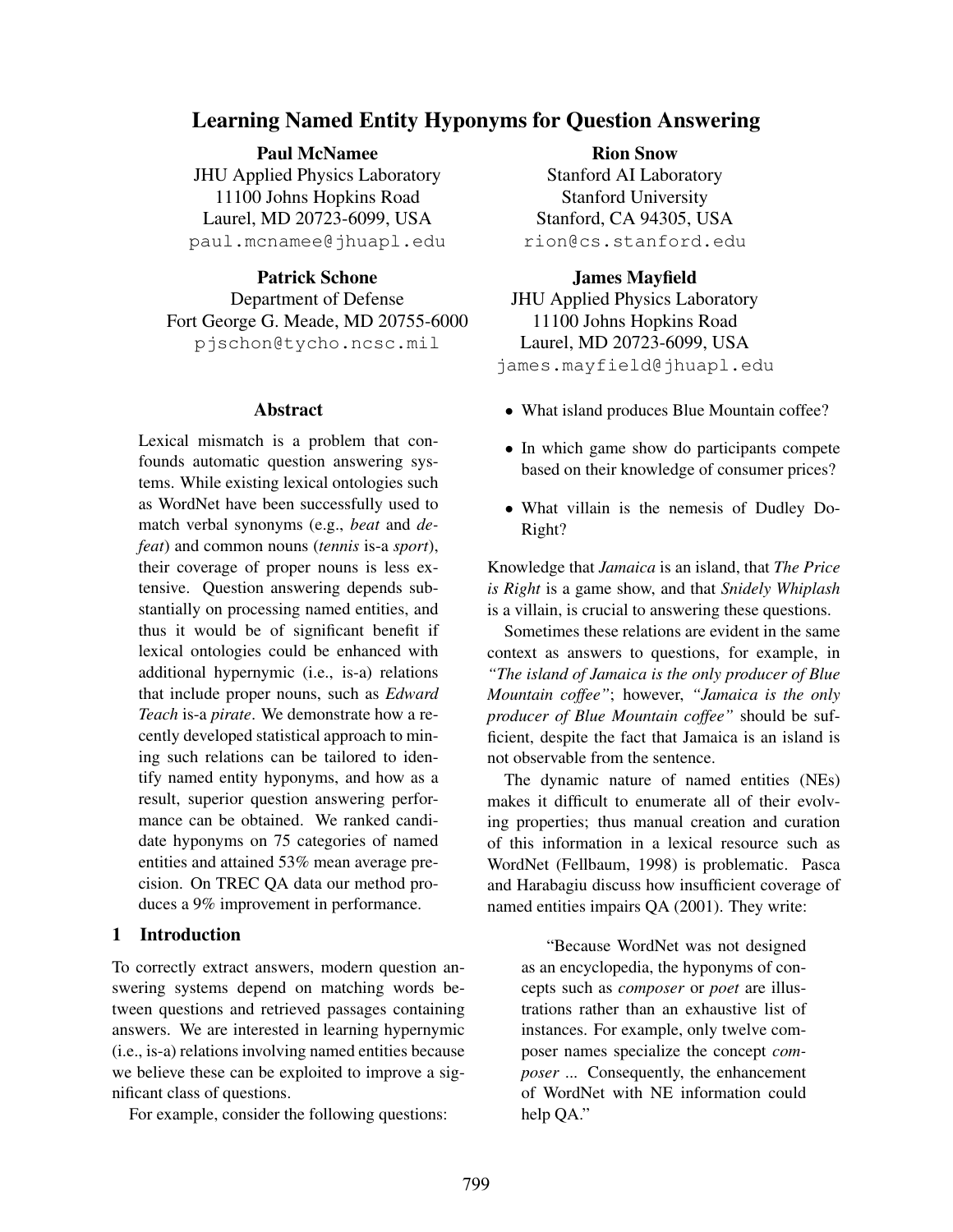The chief contribution of this study is demonstrating that an automatically mined knowledge base, which naturally contains errors as well as correctly distilled knowledge, can be used to improve QA performance. In Section 2 we discuss prior work in identifying hypernymic relations. We then explain our methods for improved NE hyponym learning and its evaluation (Section 3) and apply the relations that are discovered to enhance question answering (Section 4). Finally we discuss our results (Section 5) and present our conclusions (Section 6).

# 2 Hyponym Induction

We review several approaches to learning is-a relations.

# 2.1 Hearst Patterns

The seminal work in the field of hypernym learning was done by Hearst (1992). Her approach was to identify discriminating lexico-syntactic patterns that suggest hypernymic relations. For example, "X, such as Y", as in *"elements, such as chlorine and fluorine"*.

# 2.2 KnowItAll

Etzioni et al. developed a system, *KnowItAll*, that does not require training examples and is broadly applicable to a variety of classes (2005). Starting with seed examples generated from high precision generic patterns, the system identifies class-specific lexical and part-of-speech patterns and builds a Bayesian classifier for each category. *KnowItAll* was used to learn hundreds of thousands of class instances and clearly has potential for improving QA; however, it would be difficult to reproduce the approach because of information required for each class (i.e., specifying synonyms such as *town* and *village* for *city*) and because it relies on submitting a large number of queries to a web search engine.

# 2.3 Query Logs

Pasca and Van Durme looked at learning entity class membership for five high frequency classes (*company*, *country*, *city*, *drug*, and *painter*), using search engine query logs (2007). They reported precision at 50 instances between 0.50 and 0.82.

# 2.4 Dependency Patterns

Snow et al. have described an approach with several desirable properties: (1) it is weakly-supervised and only requires examples of hypernym/hyponym relations and unannotated text; (2) the method is suitable for both common and rare categories; and, (3) it achieves good performance without post filtering using the Web (2005; 2006). Their method relies on dependency parsing, a form of shallow parsing where each word modifies a single parent word.

Hypernym/hyponym word pairs where the words<sup>1</sup> belong to a single WordNet synset were identified and served to generate training data in the following way: making the assumption that when the two words co-occur, evidence for the is-a relation is present, sentences containing both terms were extracted from unlabeled text. The sentences were parsed and paths between the nouns in the dependency trees were calculated and used as features in a supervised classifier for hypernymy.

# 3 Learning Named Entity Hyponyms

The present work follows the technique described by Snow et al.; however, we tailor the approach in several ways. First, we replace the logistic regression model with a support vector machine (SVM-Light). Second, we significantly increase the size of training corpora to increase coverage. This beneficially increases the density of training and test vectors. Third, we include additional features not based on dependency parses (e.g., morphology and capitalization). Fourth, because we are specifically interested in hypernymic relations involving named entities, we use a bootstrapping phase where training data consisting primarily of common nouns are used to make predictions and we then manually extract named entity hyponyms to augment the training data. A second learner is then trained using the entity-enriched data.

# 3.1 Data

We rely on large amounts of text; in all our experiments we worked with a corpus from the sources given in Table 1. Sentences that presented difficulties in parsing were removed and those remaining

<sup>1</sup>Throughout the paper, use of the term *word* is intended to include named entities and other multiword expressions.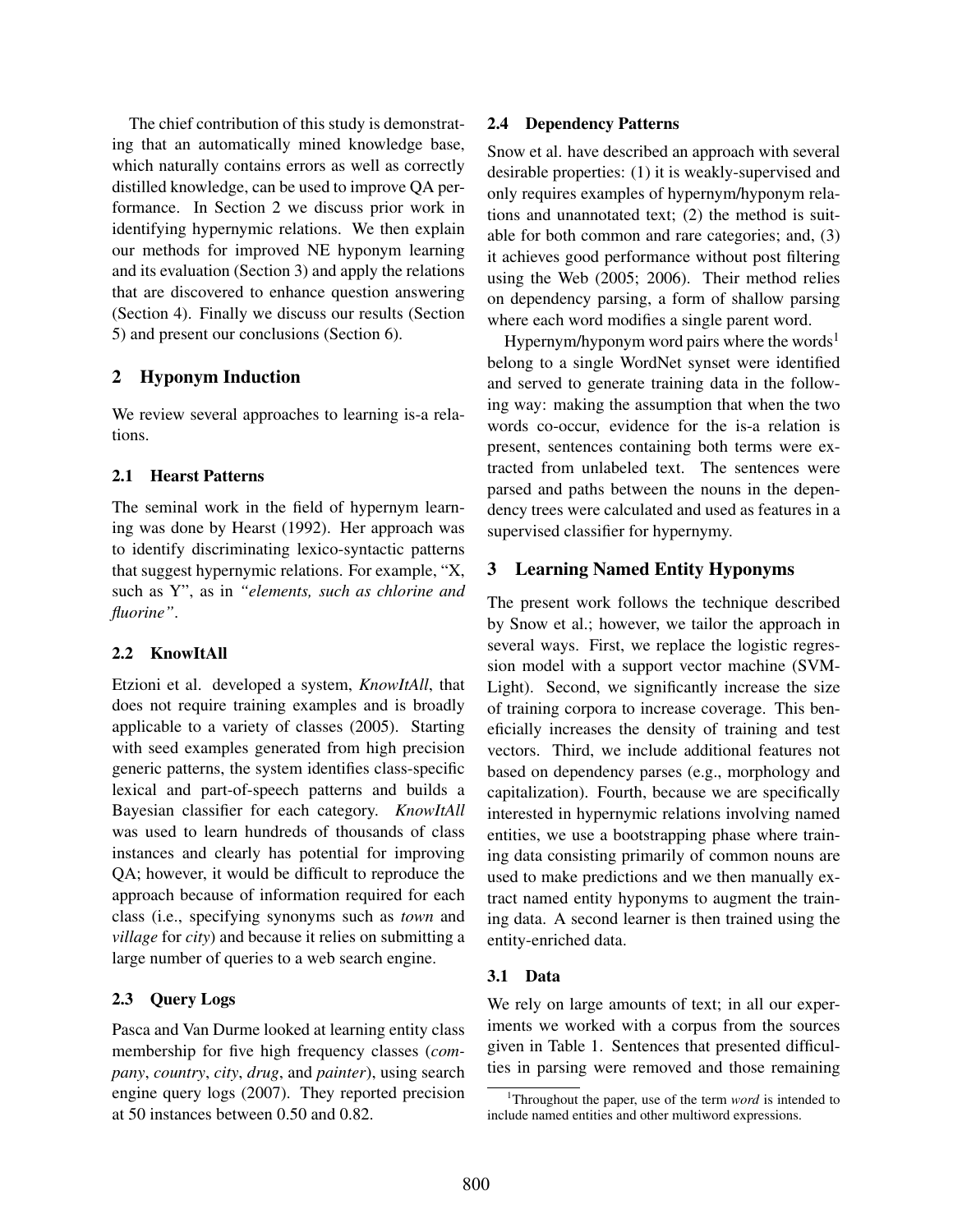|                  | <b>Size</b> | <b>Sentences</b>  | Genre        |
|------------------|-------------|-------------------|--------------|
| TREC Disks 4.5   | 81 MB       | 0.70 <sub>M</sub> | Newswire     |
| <b>AOUAINT</b>   | 1464 MB     | 12.17 M           | Newswire     |
| Wikipedia (4/04) | 357 MB      | 3.27 M            | Encyclopedia |

Table 1: Sources used for training and learning.

Table 2: Characteristics of training sets.

|                 | Pos. Pairs | Neg. Pairs | <b>Total Features</b> |
|-----------------|------------|------------|-----------------------|
| <b>Baseline</b> | 7975       | 63093      | 162528                |
| $+NE$           | 9331       | 63093      | 164298                |
| +Feat           | 7975       | 63093      | 162804                |

were parsed with MINIPAR (Lin, 1998). We extracted 17.3 million noun pairs that co-occurred in at least one sentence. All pairs were viewed as potential hyper/hyponyms.

Our three experimental conditions are summarized in Table 2. The baseline model used 71068 pairs as training data; it is comparable to the weakly-supervised hypernym classifier of Snow et al. (2005), which used only dependency parse features, although here the corpus is larger. The entityenriched data extended the baseline training set by adding positive examples. The +Feat model uses additional features besides dependency paths.

# 3.2 Bootstrapping

Our synthetic data relies on hyper/hyponym pairs drawn from WordNet, which is generally rich in common nouns and lacking in proper nouns. But certain lexical and syntactic features are more likely to be predictive for NE hyponyms. For example, it is uncommon to precede a named entity with an indefinite article, and certain superlative adjectives are more likely to be used to modify classes of entities (e.g., "the *youngest* coach", "the *highest* peak"). Accordingly we wanted to enrich our training data with NE exemplars.

By manually reviewing highly ranked predictions of the baseline system, we identified 1356 additional pairs to augment the training data. This annotation took about a person-day. We then rescanned the corpus to build training vectors for these co-occurring nouns to produce the +NE model vectors.

Table 3: Features considered for +Feat model.

| Sands Hotel is-a hotel<br>Hypernym<br>con-<br>tained in hyponym<br>Length in chars /<br>Chars: 1-4, 5-8, 9-16, 17+<br>words<br>Words: 1, 2, 3, 4, 5, 6, 7+<br>Has preposition<br>Treaty of Paris; Statue of Liberty<br>Common suffixes<br>-ation, -ment, -ology, etc<br>Figurative term<br>Such as <i>goal</i> , <i>basis</i> , or <i>problem</i><br>Like person, location, amount<br>Abstract category<br>Contains digits<br>Usually not a good hyponym<br>Indiscriminately co-occurs<br>Day of week:<br>with<br>month of year<br>many nouns.<br>Presence and depth<br>Shallow hypernyms are unlikely to<br>have entity hyponyms. Presence in<br>in WordNet graph<br>WN suggests word is not an entity.<br>Root classes like <i>person</i> , <i>location</i> ,<br>Lexname<br>- of<br>1st<br>synset in WordNet<br><i>quantity</i> , and <i>process</i> . | Feature        | Comment                  |
|----------------------------------------------------------------------------------------------------------------------------------------------------------------------------------------------------------------------------------------------------------------------------------------------------------------------------------------------------------------------------------------------------------------------------------------------------------------------------------------------------------------------------------------------------------------------------------------------------------------------------------------------------------------------------------------------------------------------------------------------------------------------------------------------------------------------------------------------------------|----------------|--------------------------|
|                                                                                                                                                                                                                                                                                                                                                                                                                                                                                                                                                                                                                                                                                                                                                                                                                                                          |                |                          |
|                                                                                                                                                                                                                                                                                                                                                                                                                                                                                                                                                                                                                                                                                                                                                                                                                                                          |                |                          |
|                                                                                                                                                                                                                                                                                                                                                                                                                                                                                                                                                                                                                                                                                                                                                                                                                                                          |                |                          |
|                                                                                                                                                                                                                                                                                                                                                                                                                                                                                                                                                                                                                                                                                                                                                                                                                                                          |                |                          |
|                                                                                                                                                                                                                                                                                                                                                                                                                                                                                                                                                                                                                                                                                                                                                                                                                                                          |                |                          |
|                                                                                                                                                                                                                                                                                                                                                                                                                                                                                                                                                                                                                                                                                                                                                                                                                                                          |                |                          |
|                                                                                                                                                                                                                                                                                                                                                                                                                                                                                                                                                                                                                                                                                                                                                                                                                                                          |                |                          |
|                                                                                                                                                                                                                                                                                                                                                                                                                                                                                                                                                                                                                                                                                                                                                                                                                                                          |                |                          |
|                                                                                                                                                                                                                                                                                                                                                                                                                                                                                                                                                                                                                                                                                                                                                                                                                                                          |                |                          |
|                                                                                                                                                                                                                                                                                                                                                                                                                                                                                                                                                                                                                                                                                                                                                                                                                                                          |                |                          |
|                                                                                                                                                                                                                                                                                                                                                                                                                                                                                                                                                                                                                                                                                                                                                                                                                                                          |                |                          |
|                                                                                                                                                                                                                                                                                                                                                                                                                                                                                                                                                                                                                                                                                                                                                                                                                                                          |                |                          |
|                                                                                                                                                                                                                                                                                                                                                                                                                                                                                                                                                                                                                                                                                                                                                                                                                                                          |                |                          |
|                                                                                                                                                                                                                                                                                                                                                                                                                                                                                                                                                                                                                                                                                                                                                                                                                                                          |                |                          |
|                                                                                                                                                                                                                                                                                                                                                                                                                                                                                                                                                                                                                                                                                                                                                                                                                                                          |                |                          |
|                                                                                                                                                                                                                                                                                                                                                                                                                                                                                                                                                                                                                                                                                                                                                                                                                                                          |                |                          |
|                                                                                                                                                                                                                                                                                                                                                                                                                                                                                                                                                                                                                                                                                                                                                                                                                                                          | Capitalization | Helps identify entities. |
| Binned document<br>Partitioned by base 10 logs                                                                                                                                                                                                                                                                                                                                                                                                                                                                                                                                                                                                                                                                                                                                                                                                           |                |                          |
| frequency                                                                                                                                                                                                                                                                                                                                                                                                                                                                                                                                                                                                                                                                                                                                                                                                                                                |                |                          |

## 3.3 Additional Features

The +Feat model incorporated an additional 276 binary features which are listed in Table 3. We considered other features such as the frequency of patterns on the Web, but with over 17 million noun pairs this was computationally infeasible.

# 3.4 Evaluation

To compare our different models we created a test set of 75 categories. The classes are diverse and include personal, corporate, geographic, political, artistic, abstract, and consumer product entities. From the top 100 responses of the different learners, a pool of candidate hyponyms was created, randomly reordered, and judged by one of the authors. To assess the quality of purported hyponyms we used average precision, a measure in ranked information retrieval evaluation, which combines precision and recall.

Table 4 gives average precision values for the three models on 15 classes of mixed difficulty<sup>2</sup>. Performance varies considerably based on the hypernym category, and for a given category, by classifier. *N* is the number of known correct instances found in the pool that belong to a given category.

Aggregate performance, as mean average precision, was computed over all 75 categories and is

<sup>&</sup>lt;sup>2</sup>These are not the highest performing classes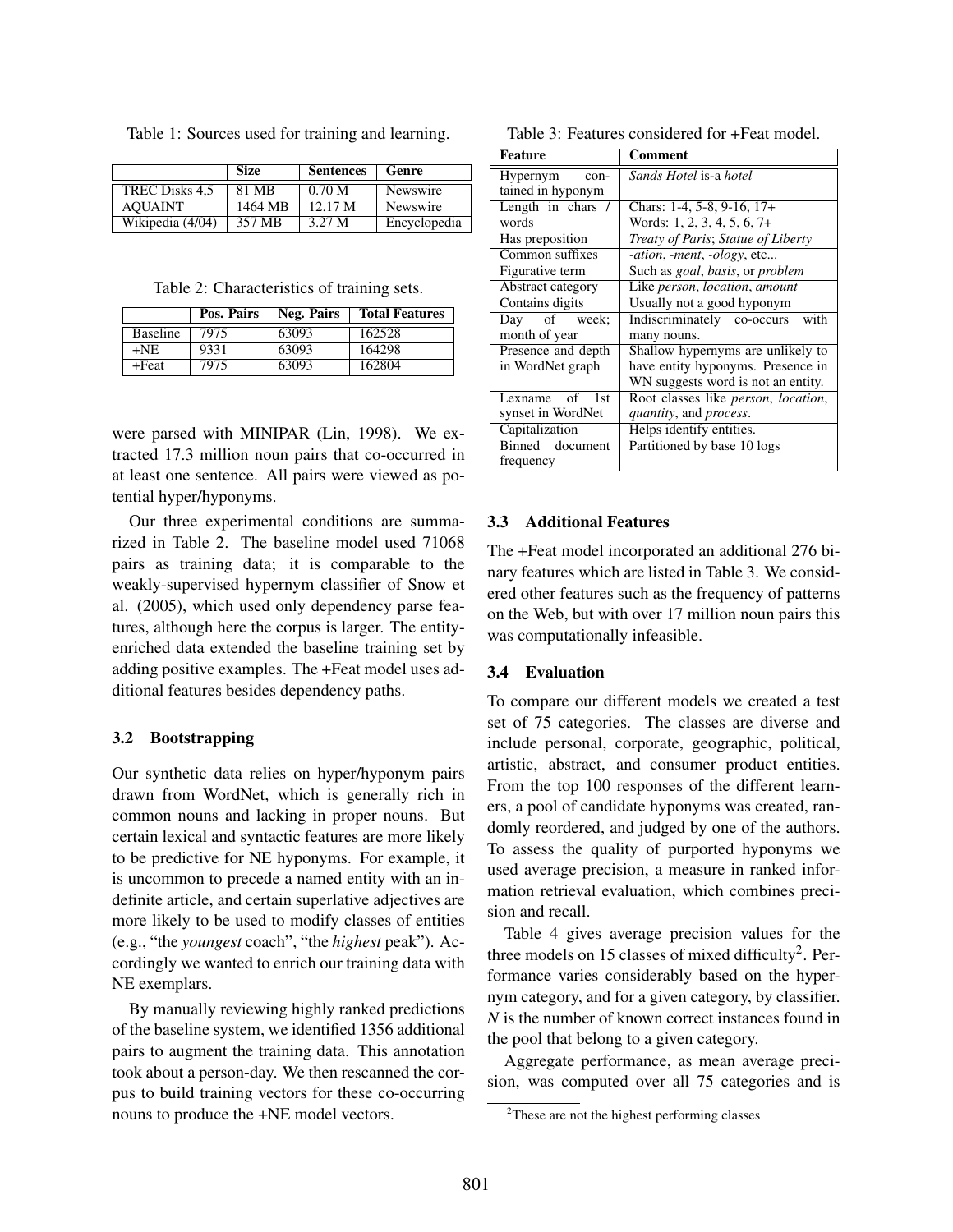|                  | N   | <b>Baseline</b> | $+NE$  | $+$ Feat |
|------------------|-----|-----------------|--------|----------|
| chemical element | 78  | 0.9096          | 0.9781 | 0.8057   |
| african country  | 48  | 0.8581          | 0.8521 | 0.4294   |
| prep school      | 26  | 0.6990          | 0.7098 | 0.7924   |
| oil company      | 132 | 0.6406          | 0.6342 | 0.7808   |
| boxer            | 109 | 0.6249          | 0.6487 | 0.6773   |
| sculptor         | 95  | 0.6108          | 0.6375 | 0.8634   |
| cartoonist       | 58  | 0.5988          | 0.6109 | 0.7097   |
| volcano          | 119 | 0.5687          | 0.5516 | 0.7722   |
| horse race       | 23  | 0.4837          | 0.4962 | 0.7322   |
| musical          | 80  | 0.4827          | 0.4270 | 0.3690   |
| astronaut        | 114 | 0.4723          | 0.5912 | 0.5738   |
| word processor   | 26  | 0.4437          | 0.4426 | 0.6207   |
| chief justice    | 115 | 0.4029          | 0.4630 | 0.5955   |
| perfume          | 43  | 0.2482          | 0.2400 | 0.5231   |
| pirate           | 10  | 0.1885          | 0.3070 | 0.2282   |

Table 4: Average precision on 15 categories.

Table 5: Mean average precision over 75 categories.

| <b>Baseline</b> $\mathbf{+}$ <b>NE</b> | +Feat                                  |
|----------------------------------------|----------------------------------------|
| $MAP$   0.4801                         | $0.5001 (+4.2\%)$   $0.5320 (+10.8\%)$ |

given in Table 5. Both the +NE and +Feat models yielded improvements that were statistically significant at a 99% confidence level. The +Feat model gained 11% over the baseline condition. The maximum F-score for +Feat is 0.55 at 70% recall.

Mean average precision emphasizes precision at low ranks, so to capture the error characteristics at multiple operating points we present a precisionrecall graph in Figure 1. The +NE and +Feat models both attain superior performance at all but the lowest recall levels. For question answering this is important because it is not known which entities will be the focus of a question, so the ability to deeply mine various entity classes is important.

Table 6 lists top responses for four categories.

#### 3.5 Discussion

53% mean average precision seems good, but is it good enough? For automated taxonomy construction precision of extracted hyponyms is critically important; however, because we want to improve question answering we prefer high recall and can tolerate some mistakes. This is because only a small set of passages that are likely to contain an answer are examined in detail, and only from this subset of passages do we need to reason about potential



Figure 1: Precision-recall graph for three classifiers.

hyponyms. In the next section we describe an experiment which confirms that our learned entity hyponyms are beneficial.

## 4 QA Experiments

## 4.1 QACTIS

To evaluate the usefulness of our learned NE hyponyms for question answering, we used the QAC-TIS system (Schone et al., 2005). QACTIS was fielded at the 2004-2006 TREC QA evaluations and placed fifth at the 2005 workshop. We worked with a version of the software from July 2005.

QACTIS uses WordNet to improve matching of question and document words, and a resource, the Semantic Forest Dictionary (SFD), which contains many hypernym/hyponym pairs. The SFD was populated through both automatic and manual means (Schone et al., 2005), and was updated based on questions asked in TREC evaluations through 2004.

## 4.2 Experimental Setup

We used factoid questions from the TREC 2005- 2006 QA evaluations (Voorhees and Dang, 2005) and measured performance with mean reciprocal rank (MRR) and percent correct at rank 1.

All runs made use of WordNet 2.0, and we examined several other sources of hypernym knowl-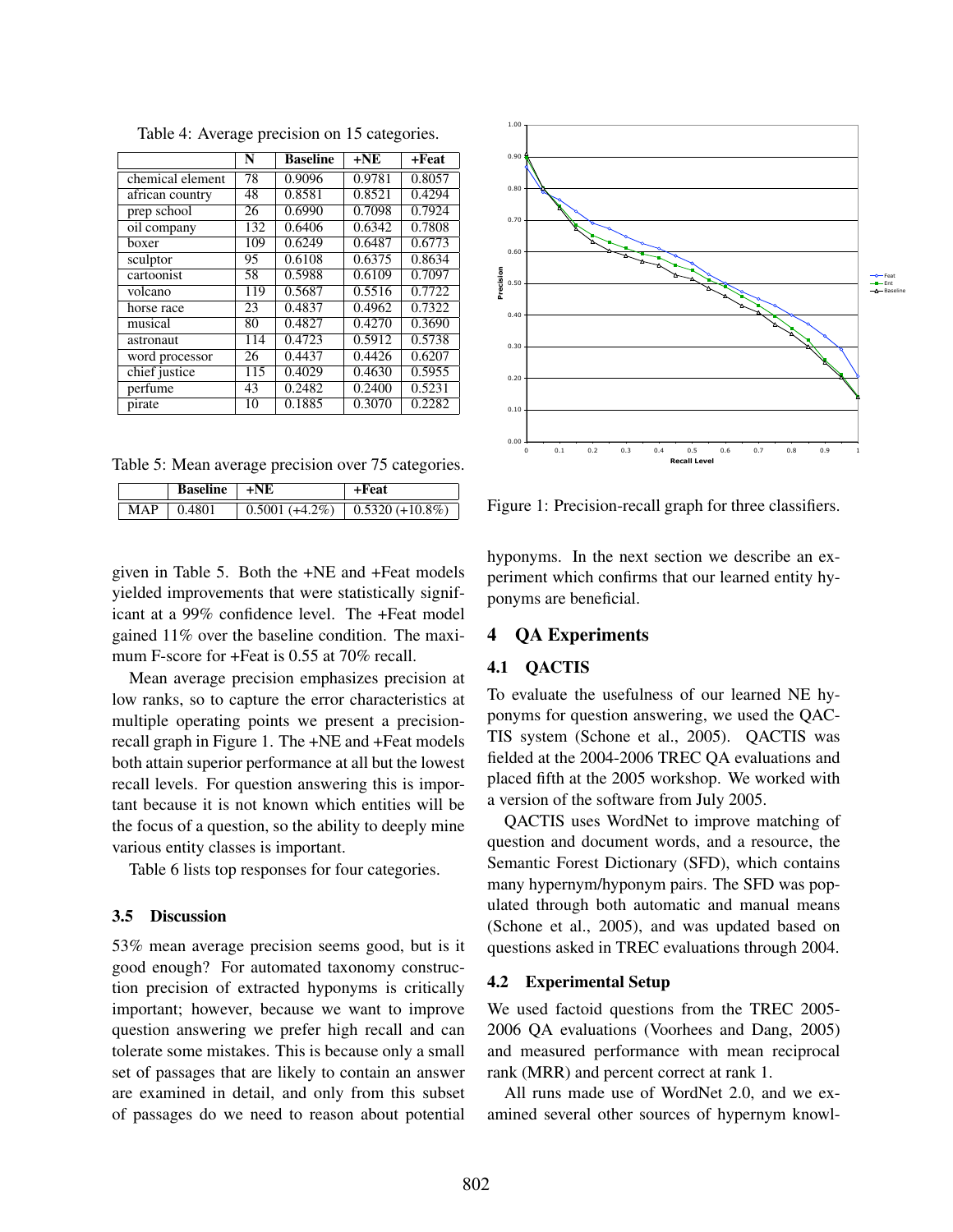|                | <b>Sculptor</b>              | <b>Horse Race</b>        | <b>Astronaut</b> | Perfume               |
|----------------|------------------------------|--------------------------|------------------|-----------------------|
|                | Evelyn Beatrice Longman      | Tevis Cup                | Mark L Polansky  | * Avishag             |
| 2              | Nancy Schon                  | Kenilworth Park Gold Cup | Richard O Covey  | Ptisenbon             |
| 3              | Phidias                      | Cox Plate                | George D Nelson  | Poeme                 |
| $\overline{4}$ | <b>Stanley Brandon Kearl</b> | Grosser Bugatti Preis    | Guion Bluford Jr | Parfums International |
| -5             | Andy Galsworthy              | Melbourne Cup            | Stephen S Oswald | Topper Schroeder      |
| 6              | Alexander Collin             | * Great Budda Hall       | Eileen Collins   | * Baccarin            |
|                | Rachel Feinstein             | <b>Travers Stakes</b>    | Leopold Eyharts  | Pink Lady             |
| 8              | Zurab K Tsereteli            | English Derby            | Daniel M Tani    | <b>Blue Waltz</b>     |
| 9              | <b>Bertel Thorvaldsen</b>    | * Contrade               | Ronald Grabe     | <b>WCW Nitro</b>      |
| 10             | Cildo Meireles               | Palio                    | * Frank Poole    | Jicky                 |

Table 6: Top responses for four categories using the +Feat model. Starred entries were judged incorrect.

Table 7: Additional knowledge sources by size.

|                 | <b>Classes</b> | <b>Class Instances</b> |
|-----------------|----------------|------------------------|
| <b>Baseline</b> | 76             | 11,066                 |
| <b>SFD</b>      | 1,140          | 75,647                 |
| <b>SWN</b>      | 7.327          | 458,370                |
| $+Feat$         | 44.703         | 1,868,393              |

edge. The baseline condition added a small subset of the Semantic Forest Dictionary consisting of 76 classes seen in earlier TREC test sets (e.g., nationalities, occupations, presidents). We also tested: (1) the full SFD; (2) a database from the Stanford Wordnet (SWN) project (Snow et al., 2006); and, (3) the +Feat model discussed in Section 3. The number of classes and entries of each is given in Table 7.

## 4.3 Results

We observed that each source of knowledge benefitted questions that were incorrectly answered in the baseline condition. Examples include learning a meteorite (Q84.1), a university (Q93.3), a chief operating officer (Q108.3), a political party (Q183.3), a pyramid (Q186.4), and a movie (Q211.5).

In Table 8 we compare performance on questions from the 2005 and 2006 test sets. We assessed performance primarily on test questions that were deemed likely to benefit from hyponym knowledge – questions that had a readily discernible category (e.g., *"What film ..."*, *"In what country ..."*) – but we also give results on the entire test set.

The WordNet-only run suffers a large decrease compared to the baseline. This is expected because WordNet lacks coverage of entities and the baseline condition specifically populates common categories of entities that have been observed in prior TREC

evaluations. Nonetheless, WordNet is useful to the system because it addresses lexical mismatch that does not involve entities.

The full SFD, the SWN, and the +Feat model achieved 17%, 2%, and 9% improvements in answer correctness, respectively. While no model had exposure to the 2005-2006 TREC questions, the SFD database was manually updated based on training on the TREC-8 through TREC-2004 data sets. It approximates an upper bound on gains attributable to addition of hyponym knowledge: it has an unfair advantage over the other models because recent question sets use similar categories to those in earlier TRECs. Our +Feat model, which has no bias towards TREC questions, realizes larger gains than the SWN. This is probably at least in part because it produced a more diverse set of classes and a significantly larger number of class instances. Compared to the baseline condition the +Feat model sees a 7% improvement in mean reciprocal rank and a 9% improvement in correct first answers; both results represent a doubling of performance compared to the use of WordNet alone. We believe that these results illustrate clear improvement attributable to automatically learned hyponyms.

The rightmost columns in Table 8 reveal that the magnitude of improvements, when measured over all questions, is less. But the drop off is consistent with the fact that only one third of questions have clear need for entity knowledge.

## 5 Discussion

Although there is a significant body of work in automated ontology construction, few researchers have examined the relationship between their methods